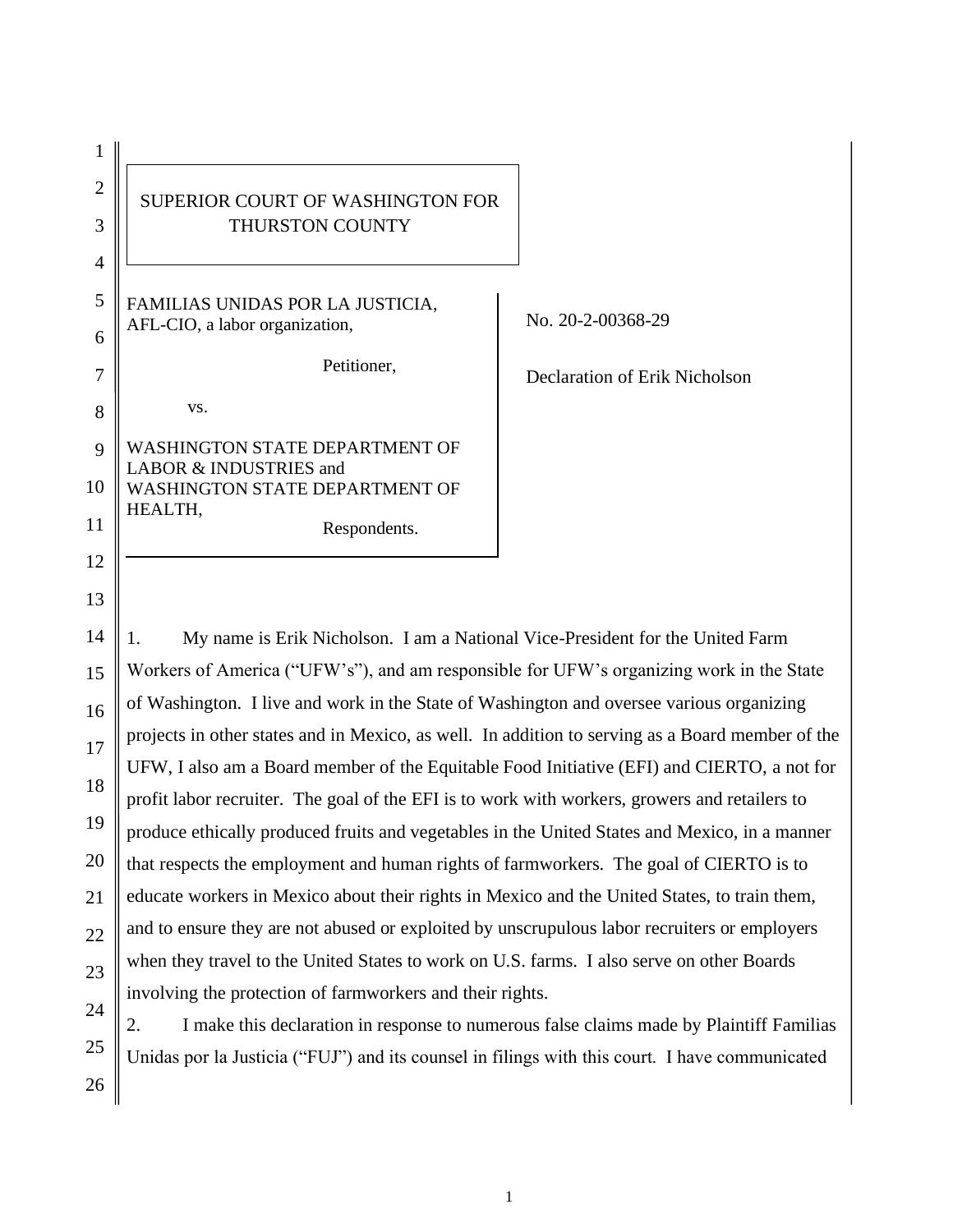1 2 3 4 and engaged with FUJ, and its counsel Columbia Legal Services (CLS) over the course of many years working on issues surrounding farmworkers in the State of Washington, and personally know Ramon Torres, FUJ President, and several CLS attorneys including Andrea Schmidt and Joe Morrison.

5

6

7

8

9

10

3. UFW and FUJ were co-plaintiffs in a lawsuit recently filed in Skagit County Superior Court (*Familias Unidas por la Justicia and United Farm Workers v. Wa. State Dept. of Labor & Industries*, Case No. 20-2-00368-29), wherein we sought protections and rulemaking from the state regarding farmworkers and the COVID-19 pandemic. UFW and FUJ had coordinated their petitions to the state and legal strategy to create improved protections for farmworkers in the face of the COVID-19 pandemic, but during the litigation in Skagit County, UFW and FUJ began to have divergent approaches. However, UFW has not used this divergent approach to lie, mislead, or make false claims to the court about FUJ.

11 12 13 14 15 16 17 18 19 20 21 22 23 24 25 26 4. In its filings, FUJ, CLS and its other lawyers claim that I negotiated a secret backroom deal or engaged in private rule "deal-making" with representatives for growers regarding rules that were eventually promulgated by the State regarding farmworker housing, transportation and worksite protections relating to COVID-19 and farmworkers. This statement is false. With respect to the negotiations between myself and grower representative Kristin Kershaw Snapp, I sought to have FUJ, and specifically Ramon Torres to participate with me in negotiations with Kristin. Having experienced litigation over the course of many years and in consultation with the worker leadership of our union members here in Washington State, we saw the opportunity for a negotiated settlement of the case presented a better opportunity for our organizations than what we believed could be achieved in litigation. My first conversation with Mr. Torres about this opportunity was April 26, 2020. During that first call, Mr. Torres expressed willingness, and indeed, eagerness, to participate in negotiations that would give farmworkers a voice over how to protect them during this pandemic. He shared with me that he was attending to a family emergency in California and asked me to follow up the next day with his staff. On April  $27<sup>th</sup>$ , I spoke with FUJ staff members Edgar Franks and Kent Kok. We had an amicable conversation in which I explained the opportunity and expressed the UFW's desire to work together in the subsequent negotiations. Edgar and Kent indicated they needed to consult with the leadership of their organization and committed to getting back in touch in the next several hours. They did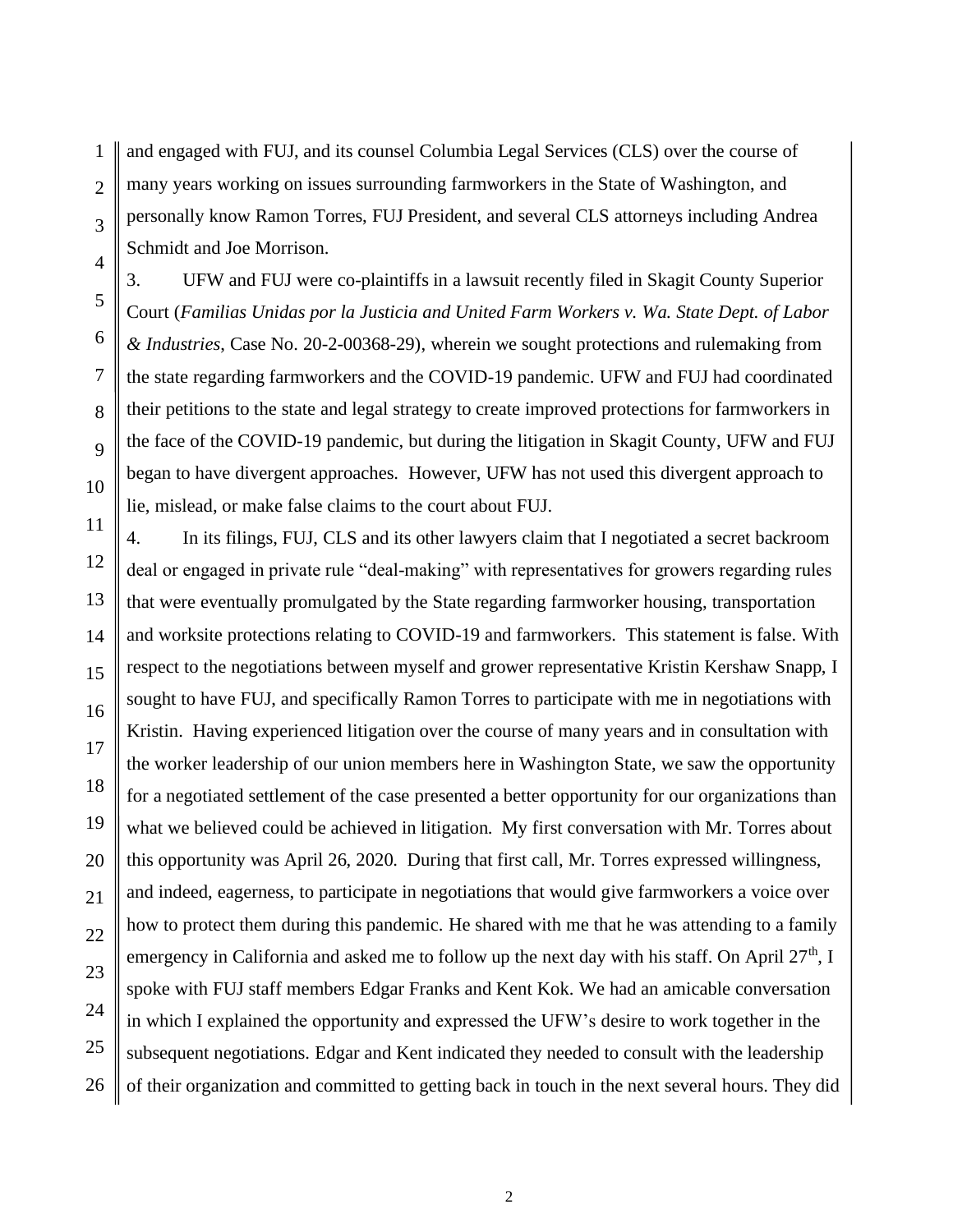1 2 3 not. On the morning of April 28<sup>th</sup>, I emailed both Edgar and Ramon asking to schedule a time to talk further. No response. On April 29<sup>th</sup>. I left Ramon a voice mail, then followed up with an email and text requesting we find time to talk. Again, no response.

4

5

6

7

8

9

10

16

17

18

19

20

21

22

23

24

5. I am informed and believe that UFW counsel spoke to 2 of FUJ's counsel (Andrea Schmidt and Kathleen Barnard) about the opportunity to negotiate a deal on rules with the grower representative and am informed that FUJ counsel declined. At all times I informed FUJ staff that we would proceed with negotiations, and am informed and believe that UFW counsel represented that UFW would proceed absent FUJ's participation to FUJ's counsel. Based on the foregoing, the idea that my discussions with Kristin were "secret" or "backroom" are false. At all times FUJ and their counsel had an opportunity to be part of those discussions, but they declined to participate after repeated requests by me and UFW counsel and after being informed that UFW intended on participating in the negotiations.

11 12 13 14 15 6. Based on my earlier discussions with Ramon and his willingness to participate in the negotiations, and based on my years of experience with CLS attorneys, I can only conclude that Ramon was strong-armed by his lawyers to decline participating in the negotiations he initially expressed eagerness to be a part of. The fact that FUJ was refusing to engage in a process that farmworkers were urgently asking us to attend to was all the more disheartening.

7. Even after FUJ declined the initial opportunity to negotiate, after a hearing, I believe on May 1, 2020 in the Skagit County case, Judge Needy directed the parties to continue discussions for a possible informal resolution. At that time, attorneys for State of Washington and for the grower representatives offered to enter into mediation to try to resolve the Skagit County case. All parties were willing to negotiate, but once again, FUJ declined to participate in mediation. Because FUJ did not want to mediate, UFW continued its negotiations with the grower representative on a potential deal.

8. Therefore, FUJ and its attorneys had two distinct opportunities to be part of discussions concerning a potential resolution to the issuance of rules by the State of Washington, but they declined. Based on this course of conduct, to claim that the discussions I had with Kristin were "secret" is simply false.

25 26 9. With respect to FUJ's claim that I or anyone at UFW has a financial interest in farmworker housing in Washington, that claim is false and is either the result of an intentional

3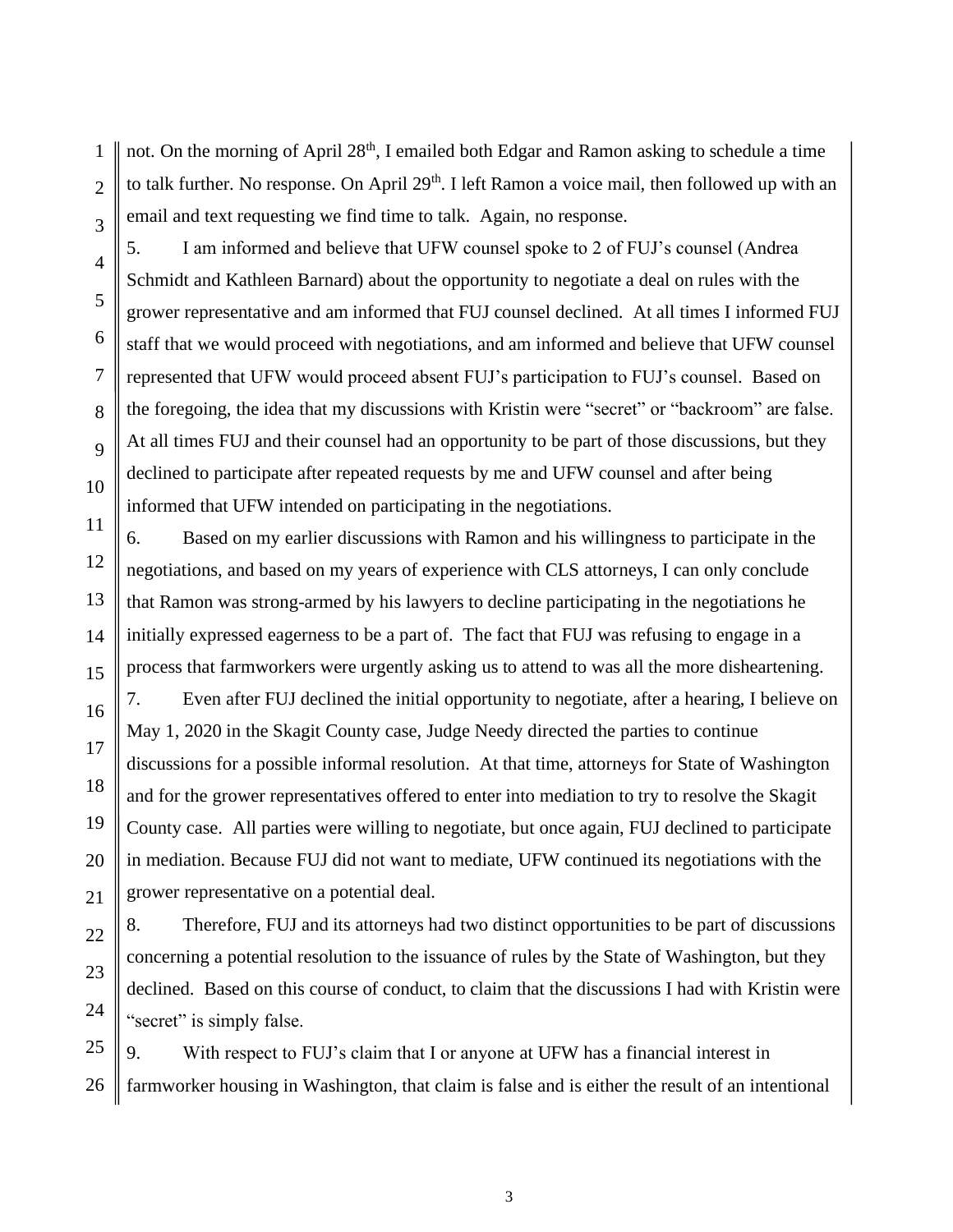1 2 3 4 5 6 7 8 9 10 misrepresentation by FUJ's attorneys or blatant ignorance. At all times during negotiations, I represented only the interests of the UFW in ensuring the best COVID-19 protections for farmworkers in the areas of housing, transportation, and employment. The fact that we disagree with FUJ about how best to protect farmworkers in the area of housing and bunkbeds does not mean I have a financial interest in housing. It simply means we disagree. FUJ's repeated stated goal is to end the federal H2A program in Washington and believes that a ban on bunkbeds will achieve that goal. However, despite our wish for better protections for farmworkers and a long held desire that the H2A program become unnecessary, the reality is that the H2A program is not going to be eliminated, but is going to continue to grow. Our goal then is to ensure the maximum protections we can for farmworkers, whether they are domestic or H2A workers.

11 12 13 14 15 16 17 18 19 20 21 22 23 24 25 26 10. With respect to my position at the non-profit organization CIERTO, I am a Board member of the organization, but it is an unpaid position and I do not receive any compensation from CIERTO and never have. I proactively shared this information with FUJ and Columbia Legal Services in an email on April  $22<sup>nd</sup>$  and also informed them that UFW had no financial interest of any kind in CIERTO's operations The allegation that I'm the CEO of CIERTO is patently false. A close reading of the Secretary of State filing referenced by FUJ in its Corrected Motion for Permanent Injunction shows that the State requires listing three officers and that the titles on the pre-printed form may not be altered. For that reason alone, my name appears as CEO, but I am in fact not a CEO, but simply an unpaid Board member. CIERTO's IRS 990 form filed for that same year shows my true board position. Had CLS bothered to ask me about this, I would have explained this. With respect to FUJ's claims that CIERTO is a labor contractor, it is true that under Washington law, CIERTO is considered a labor contractor because it is a labor recruiter. However, CIERTO does not employ, house or transport workers. It simply recruits, educates and trains workers so that they are not charged illegal recruitment fees, and so that they understand and protect their rights as H2A workers. I will not receive and have not received any compensation from CIERTO for workers that become H2A workers and have no financial interest in whether or not workers receive housing in Washington state. UFW does not receive and will never receive any compensation from CIERTO for workers that become H2A workers and it has no financial interest in whether or